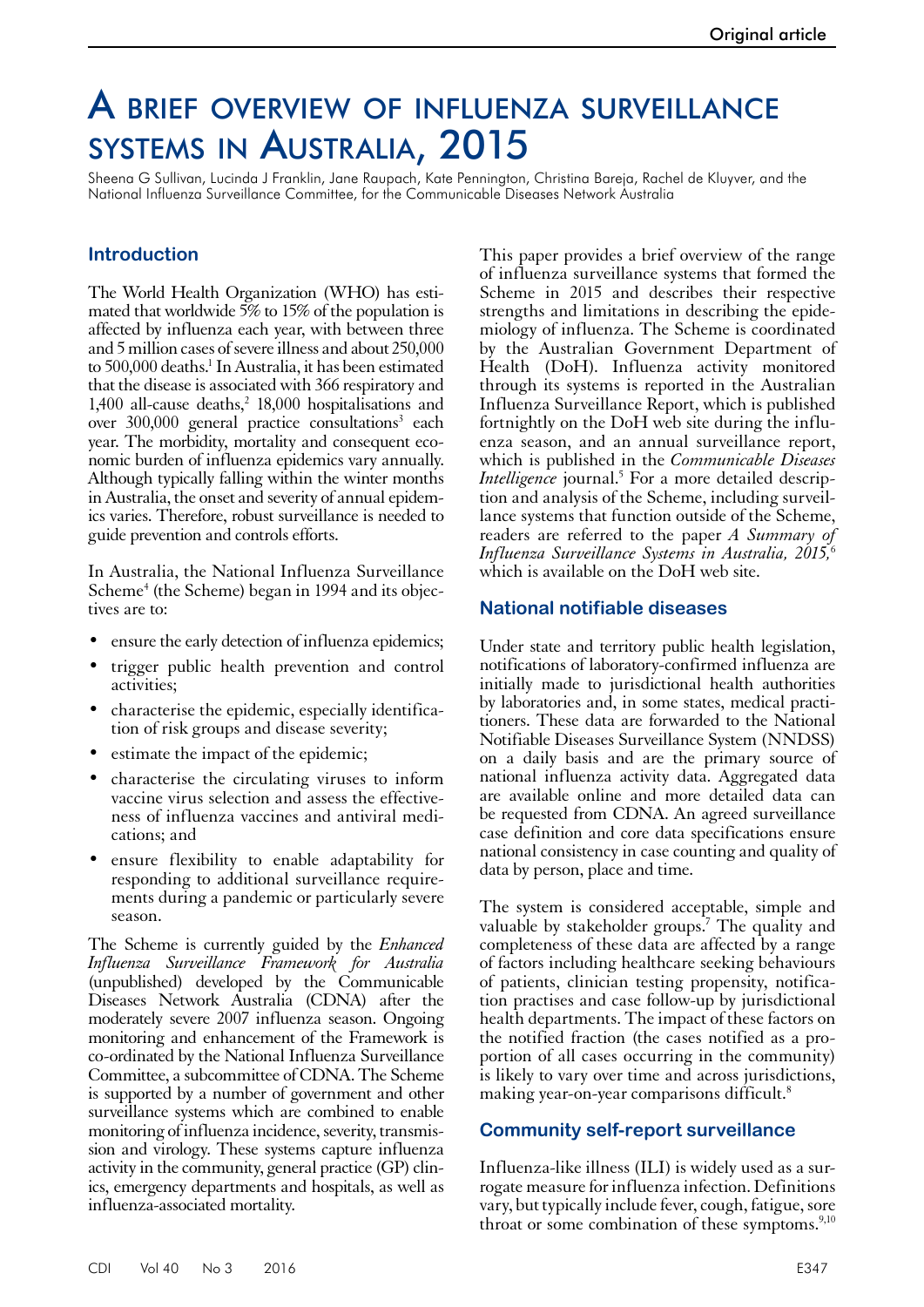Two self-report based systems in Australia monitor ILI in the community: Flutracking and the National Health Call Centre Network (NHCCN).

Flutracking, established in 2006, is an online health surveillance system in which volunteer participants are surveyed weekly, via email. Surveillance is conducted during the influenza season to capture ILI episodes self-reported by participants or nominated household members.11,12 The information collected includes specific symptoms, absence from normal duties, medical consultation, clinical or laboratory diagnosis of influenza and influenza vaccination status. During 2015 there were about 27,000 participants, with over 23,000 completing the survey each week.

The NHCCN has provided free, 24-hour health triage advice and information services by telephone since 2007. The network services all states and territories, except Victoria and Queensland. Registered nurses use electronic decision support software to provide advice to roughly 640,000 callers per annum. Data collected include demographic details of the patients, presenting issue, diagnosis and final triage disposition. Selected diagnoses are used to monitor ILI. Since 2009, NHCCN data were routinely provided to DoH; however, due to system changes and associated incompatibilities, data transmissions could no longer be received after mid-2015.

Flutracking surveillance of ILI was used during the 2009 H1N1 influenza pandemic to demonstrate that community attack rates were no higher than most other years and suggested that much of the increase in influenza notifications was due to an increased health care seeking behaviour coupled with increased testing of those patients.<sup>13</sup>

Whilst ILI surveillance is only a surrogate indicator for influenza, as it is based on a non-specific set of symptoms that may be caused by a number of res-<br>piratory pathogens, ILI activity tends to correlate well with laboratory confirmed influenza reports.<sup>14</sup> Although there are some discrepancies between the NHCCN and Flutracking ILI surveillance systems, such as differing ILI case definitions, and geographic and demographic representativeness, which limit direct comparison and interpretations; as they have been collected in a relatively consistent manner over a number of seasons, they do offer reference to ILI activity at the community level.

# **General practice sentinel surveillance**

General practice based sentinel surveillance systems capture data on medically-attended ILI and influenza activity trends. The largest GP-based ILI surveillance system in Australia is the Australian Sentinel Practices Research Network (ASPREN). Established in 1991, ASPREN collects de-identified information on ILI and other conditions seen in

general practice. All patients presenting with ILI at participating practices are enumerated, and, since 2010 samples have been collected from around 20% of these patients for laboratory testing for a range of respiratory pathogens, including influenza. GPs submit data using a web-based form, paper form or a data extraction tool that utilises practice management software to extract information on ILI cases, including demographics, vaccination status, and total number of consultations. ASPREN aims to achieve a participant rate of one GP per 200,000 population in urban settings and one GP per 50,000 population in rural and remote settings.

Victoria and Western Australia manage separate systems: the Victorian Sentinel Practice Influenza Network, established in 1993 with swab testing since 2007; and the Sentinel Practitioners Network of Western Australia, based on a system originally established in 2000. More than 70% of ILI patients in these 2 systems are swabbed for laboratory confirmation.

All 3 systems collect information from swabbed patients, including vaccination status and high risk conditions, to enable calculation of vaccine effectiveness. A current limitation in enhancing the representativeness of vaccine effectiveness calculations through data pooling across the 3 systems relates to their differing participation targets, laboratory testing practices and data collection methods.

# **Emergency department surveillance**

Emergency department (ED) surveillance systems for influenza that inform the national Scheme oper-<br>ate in New South Wales, the Northern Territory and Western Australia. Additionally, data from Queensland and South Australia's ED surveillance systems are monitored to inform local influenza activity trends.7 Like GP ILI surveillance, ED surveillance is an indicator of the ILI burden in the community, severity of a season and may capture groups in the community that are under-represented in GP surveillance, especially the very young.<sup>15,16</sup>

ED surveillance in New South Wales commenced in 2003 and includes 59 urban and rural hospitals. Influenza is monitored using provisional diagnosis codes recorded by either an International Classification of Diseases 9th or 10th revision (ICD-9 or ICD-10) $17,18$  code or a Systematized Nomenclature of Medicine – Clinical Terminology<sup>19</sup> concept identifier. Although not necessarily laboratory confirmed, these presentations correlate well with laboratory-confirmed influenza reports.20 Incidents of related conditions including pneumonia, respiratory illness and fever or unspecified infections, are also monitored. Statistical signals trigger when indicators exceed expected thresholds.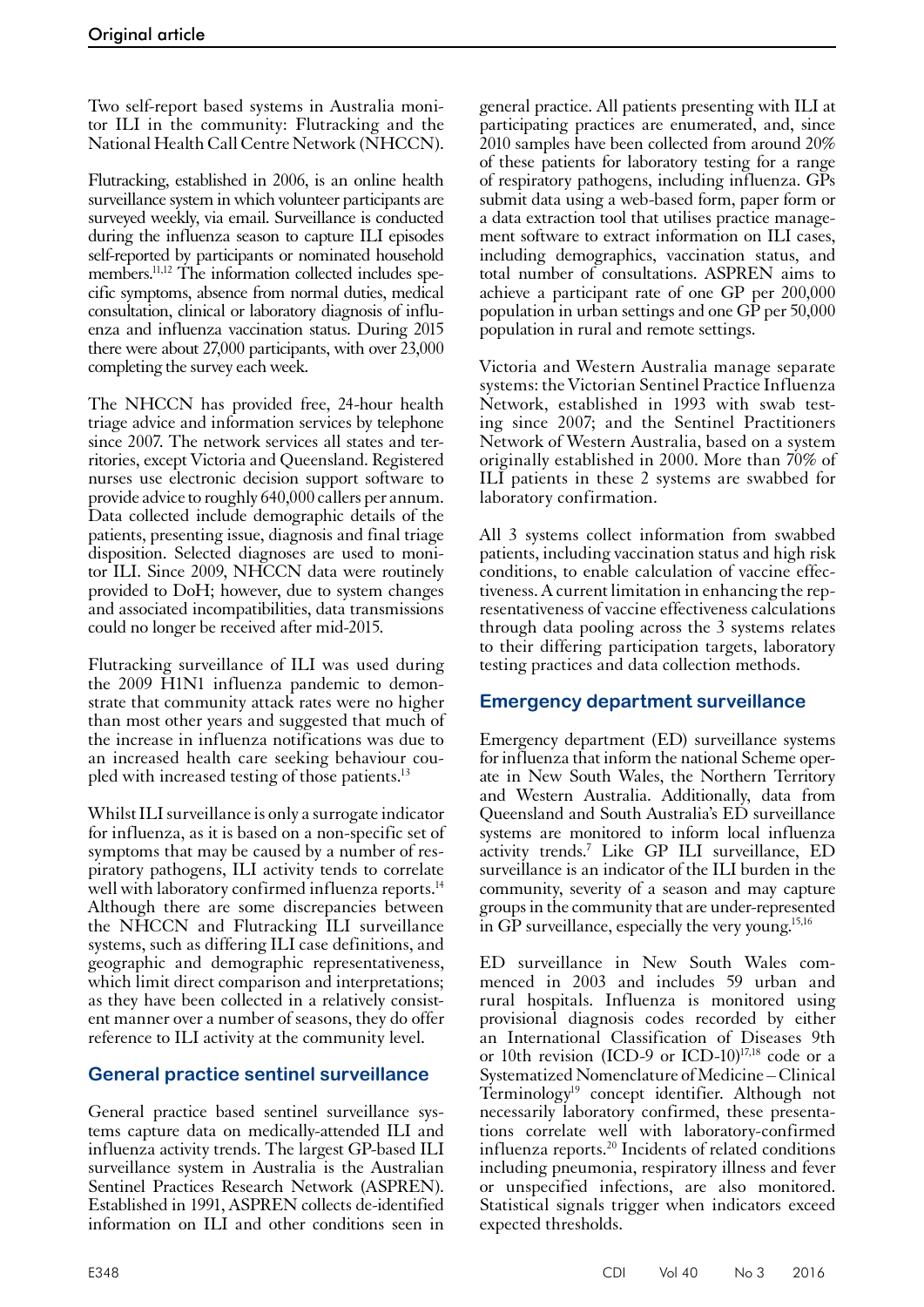In the Northern Territory, ED surveillance commenced in 2007 and is conducted across the Royal Darwin, Gove District, Katherine District, Tennant Creek and Alice Springs hospitals. These hospitals use the same information system from which the data are transmitted nightly to a data warehouse. Business intelligence software is then used to analyse information on presenting complaints and discharge diagnoses. The presenting complaints included in the ILI definition are: 'febrile illness', 'cough', 'respiratory infection' and 'viral illness'. Trends are analysed using CuSum techniques to determine activity changes for each hospital site.

Western Australia uses the Emergency Department Information System for ED surveillance in 9 public Perth metropolitan EDs and one regional hospital ED. Data on respiratory viral presentations (upper respiratory tract infection and viraemia) are extracted weekly. These diagnoses were chosen as they best correlated with notification and laboratory data for influenza. Respiratory viral presentation data are also used to monitor the number and rate of ILI hospital admissions through EDs.

In its current form, ED surveillance in Australia has limited capacity to build a nation-wide picture of ILI activity. Each jurisdiction bases their definition of ILI on different presentation codes, and may have a different method of data collection or abstraction. Some jurisdictions (Australian Capital Territory, Tasmania and Victoria) do not carry out ED surveillance, limiting representativeness. Year-on-year comparisons can be hindered by upgrades to hospital information systems and the absence of reliable denominator data. Harmonisation of the diagnostic case definitions used and the methods of data extraction could enable pooling of data and comparison of activity among jurisdictions, including those currently not formally included in the national Scheme.

#### **Hospital surveillance**

Surveillance for hospitalised cases of influenza is useful for gauging the severity of a season and measuring the burden placed on health services. Three main hospital based systems operate as part of the national Scheme: the Influenza Complications Alert Network (FluCAN), Queensland EpiLog and the Australian Paediatric Surveillance Unit (APSU). Additionally, data from New South Wales and Western Australia's hospital admission surveillance systems are monitored to inform local influenza activity trends.<sup>6</sup> While a field for hospitalisation is included in the NNDSS dataset, these data are currently not easily captured or of sufficient completeness for routine analysis.

FluCAN was established in 2009 and provides national, sentinel, hospital-based surveillance for severe influenza. $^{21,22}$  In 2015 there were 17 par-

ticipating hospitals that represented 12% of national hospital bed capacity. FluCAN also includes information about paediatric patients from 2 paediatric hospital sites, with data on paediatric patients also collected from 4 of the community-based hospital sites. Extensive information on all laboratoryconfirmed influenza-positive patients admitted to participating sites is collected, including demographics, comorbidities, vaccination status, intensive care unit admission and mortality. The collection of vaccination status and comorbidities also permit the calculation of influenza vaccine effectiveness estimates against hospitalisation and can provide information on nosocomial influenza infections.

In 2009, Queensland introduced EpiLog; a system of near-real-time surveillance of public hospital admissions for ILI. Patients admitted with influenza are identified through the linkage of laboratory test results with admissions data. These data include patients diagnosed with influenza prior to admission, but do not capture patients admitted to private hospitals.

The APSU has monitored children (<15 years) hospitalised with severe complications of influenza since 2008. Data are reported by paediatricians and other child health clinicians, who report demographics, diagnosis, treatments and shortterm outcomes.

Enhanced surveillance of hospitalised cases provides useful information on the severity of an influenza season and its burden on hospitals. FluCAN, with its use of standard case definitions, facilitates uniform national reporting of hospital data, with influenza status confirmed by polymerase chain reaction (PCR) testing. In addition, during epidem-<br>ics with high severity or other significance, 2 addi-<br>tional systems have historically been accessed to provide additional information: the Australian New Zealand Intensive Care Society and the Paediatric Active Enhanced Disease Surveillance system.

The current limitations to hospital data, include the lack of denominator (i.e. source population) data to calculate incidence rates. Additionally, while Queensland and Western Australia have the capacity to track patients through the public hospital system, it is currently not easy to track a patient's journey from community care (e.g. GP consultations) into the hospital system. This information would facilitate routine estimation of the risk of hospitalisation among patients with confirmed clinical disease.

#### **Mortality surveillance**

Influenza-related mortality surveillance also provides an important indicator of the severity of a season. Three main sources of national influenza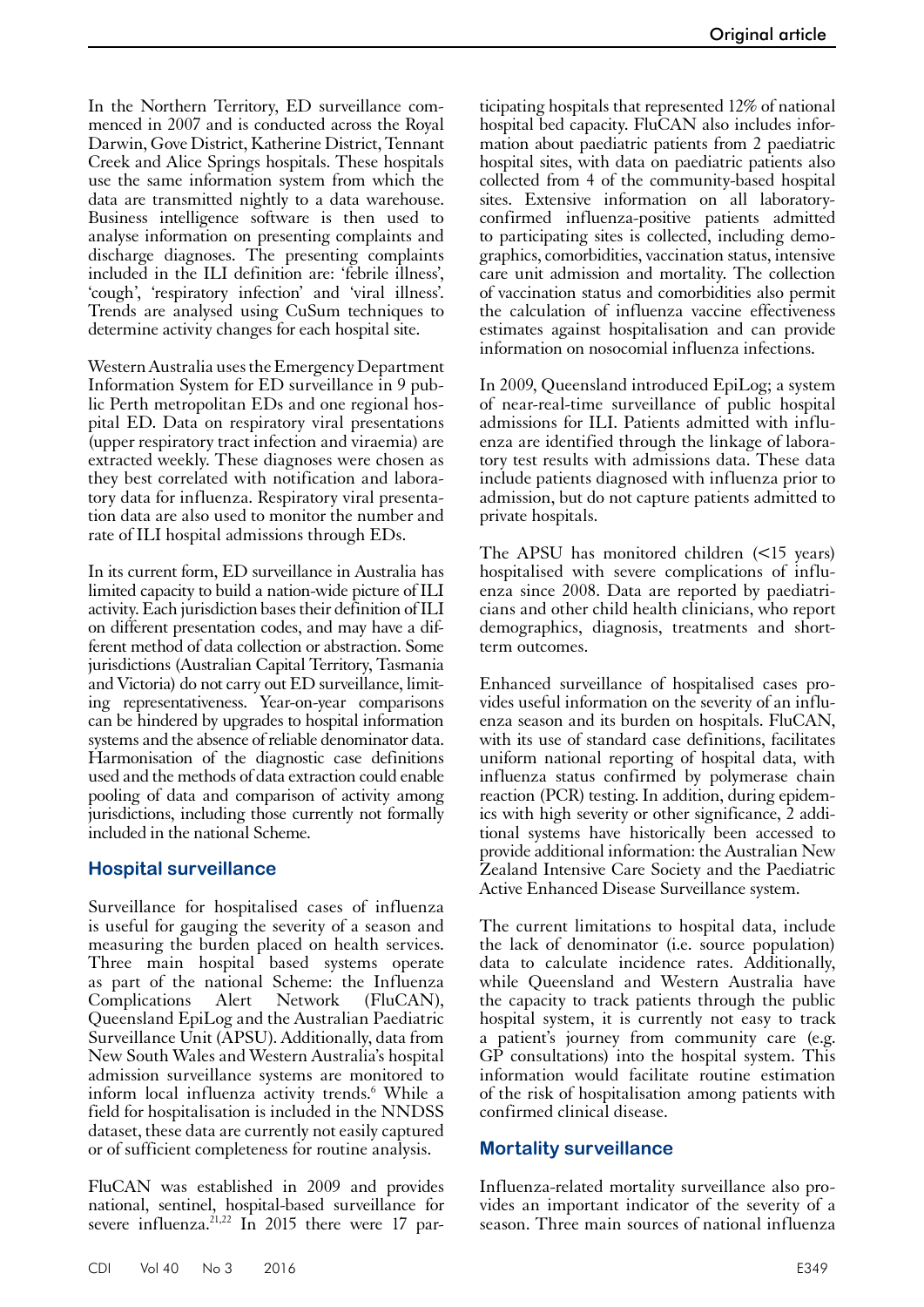mortality data are utilised: notified laboratory confirmed influenza deaths, official coding of influenza related deaths from national vital statistics reporting, and estimates of excess mortality associated with influenza epidemics using time series analysis.

The NNDSS is able to record deaths associated with a laboratory-confirmed case of influenza. While these data are not easily captured at the time of notification, to improve the completeness of the died status field of notified cases, a range of variably applied methods have been employed by jurisdictional health departments. These methods include: cross-matching of notifications with local death registration data; reporting by doctors; linkage to hospitalisation records; and reporting of deaths detected by sentinel hospital surveillance systems to jurisdictional health departments. Current limitations to these methods include: the variability in the methods used to improve the completeness of the died status field; the timeliness of which the information is available; and the potential discrepancies in the methods applied to determine the relatedness of a death to an influenza notification.

National death data compiled by the Australian Bureau of Statistics and the National Death Index report coded or all-cause death registrations, but these data are not timely enough for public health response or reporting throughout the influenza season. However, retrospective analysis of mortality data can provide an estimate for the severity of an influenza season, and can be used to validate real-time analyses.

Timely death registration data and analyses are reported through the New South Wales Ministry of Health's Influenza Surveillance Reports.<sup>23</sup> Although jurisdictionally based, these data can be utilised to inform mortality trends through comparisons of influenza and pneumonia deaths to previous years' data and trends.

## **Laboratory surveillance**

Laboratory-based surveillance provides information on the extent and characteristics of circulating influenza. Some types of laboratory surveillance are useful for developing baselines and thresholds to indicate the start and end of a season as well as inform severity assessment, while others are used to monitor antigenic drift, antiviral drug suscepti- bility and inform vaccine effectiveness.

National influenza centres (NICs) are part of the WHO Global Influenza Surveillance and Response System, a network tasked with monitoring changes in influenza viruses with the aim of informing influenza vaccine composition. NICs collect virus

specimens, perform preliminary analysis (usually by reverse transcription PCR (RT-PCR) and ship representative and unusual clinical specimens and isolated viruses to WHO collaborating centres for advanced antigenic and genetic analysis. Australia has 3 NICs; PathWest Laboratory Medicine (Perth, WA), the Victorian Infectious Diseases Reference Laboratory (Melbourne, Victoria) and Pathology West (Sydney, NSW); and 1 collaborating centre (Melbourne, Victoria).

The WHO Collaborating Centre receives influenza virus samples from NICs and other public and private health laboratories around Australia for virus characterisation. Viruses undergo various assays to assess antigenic and genetic drift, as well as sensitivity to antiviral drugs. These data are reported weekly to the DoH.

The proportion of requested respiratory tests positive for influenza provides a further indicator of influenza activity. This method is less biased than simply counting positive cases (as in the NNDSS notified cases), as it provides a denominator for controlling annual fluctuations in testing behaviours. 'Laboratory per cent positive' data are reported as part of the national Scheme by the NICs, and Tasmanian laboratories.

The timing, severity and economic burden of influenza seasons depends on the dominant circulating strain, so there is a compelling need to consider the A subtypes and B lineages separately. Many laboratories now use RT-PCR to confirm influenza infection. However few provide A subtypes and only the WHO collaborating centre, PathWest and Pathology West are able to the provide lineage of type B viruses. Thus there is variable determina- tion of subtypes or lineages between jurisdictions, which is a limitation of laboratory surveillance.

# **Conclusion**

Australia's National Influenza Surveillance Scheme generally provides timely syndromic and laboratory surveillance of influenza from the community through to hospitalisation and death, but each system has its own inherent limitations and no system is completely accurate. Therefore, limitations of the Scheme's component surveillance systems must be taken into consideration when interpreting their outputs, and conclusions are best based on a considered assessment of all the indicators. Overall, the components of the Scheme combine to meet the stated goals of the system in informing control measures to lessen the burden of influenza in the Australian community and ensure that decision makers have access to the best available and timely information on which to base their decisions.